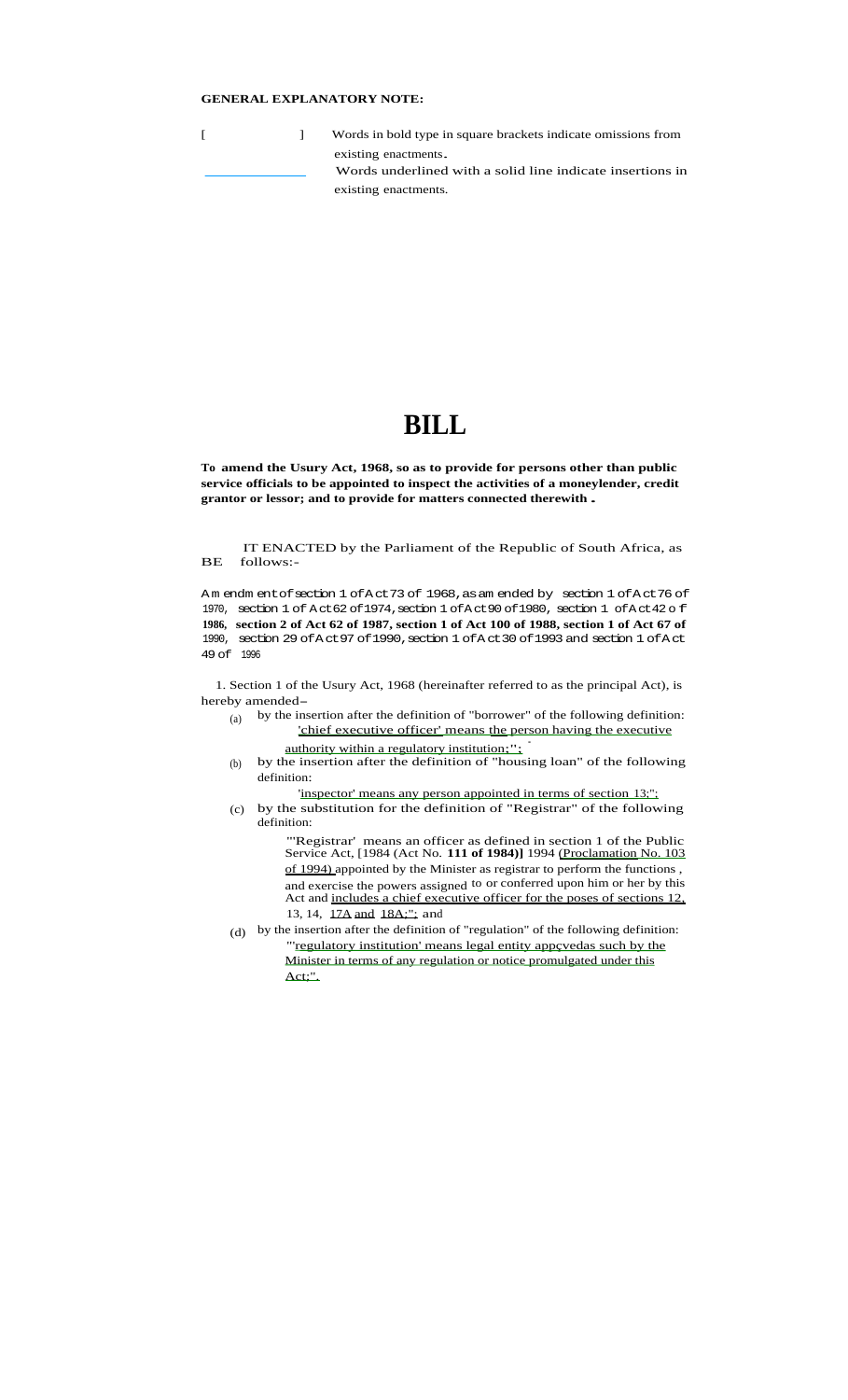**2.** The following section is hereby substituted for section 12 of the principal Act:

## **"Delegation and assignment of powers and duties**

12. The Registrar may, subject to such conditions as he or she may determine, delegate or assign any power or duty conferred upon or assigned to him or her under this Act to any **[officer or employee in the public** service] person but such delegation or assignment shall not prevent the Registrar from exercising or performing the relevant power or duty himself or herself.".

#### **Amendment of section 13 of Act 73 of 1968, as amended by section 17 of Act 90 of 1980, section 8 of Act 42 of 1986 and section 6 of Act 30 of 1993**

- 3. Section 13 of the principal Act is hereby amended by-
	- (a) the substitution in subsection (1) for paragraph  $(b)$  of the following paragraph: *"(b)* The Registrar may for the purposes of this section from time to time appoint **[officers as defined in section 1 of the Public Service Act, 1984** (ActNo. 111 of 1984),]persons as inspectors to carry out an inspection contemplated in paragraph (a) or to assist him or her with such
	- an inspection.":  $(b)$  the deletion of subsections (2) and (3); and
	- $(c)$  the substitution for subsection (4) of the following subsection:
		- "(4) The Registrar shall issue to every person appointed under subsection (1) [or  $(2)$ ] a certificate to-the effect that [he] the person has been so appointed [,and, in the case of a person appointed for, or to assist with, a particular inspection, thathe has been appointed for such an inspection,] and in the exercise of his or her powers and the performance of his <u>or her</u> duties that person shall on demand produce such certificate.".

## **Amendment of section iSA of Act 73 of 1968, as inserted by section 20 of Act 90 of 1980**

- **4.** Section 18A of the principal Act is hereby amended by–
	- (a) the substitution for subsection (1) of the following subsection:
		- "(1) If a question of law arises between the Registrar and any other person concerning the application of any provision of this Act to an y money lending transaction or credit transactiofi or leasing transaction to which such person is a party, the Registrar or such person *who* is a party to the transaction may state such question of law in the form of a special case for the opinion of any division of the [Suprem e] High court of South Africa having jurisdiction, and shall transmit that special case to the registrar of that court"; and
	-
	- *(b)* the substitution for subsection (5) of the following subsection:  $"$ (5) The Registrar or any person who is a *party* to the transaction concerned, shall have a right of appeal to the [appellate division of the] **•** Supreme Court of Appeal against an opinion referred to in subsection **'(4).". -**

#### **Short title**

5. This Act is called the Usury Amendment Act, 2003.